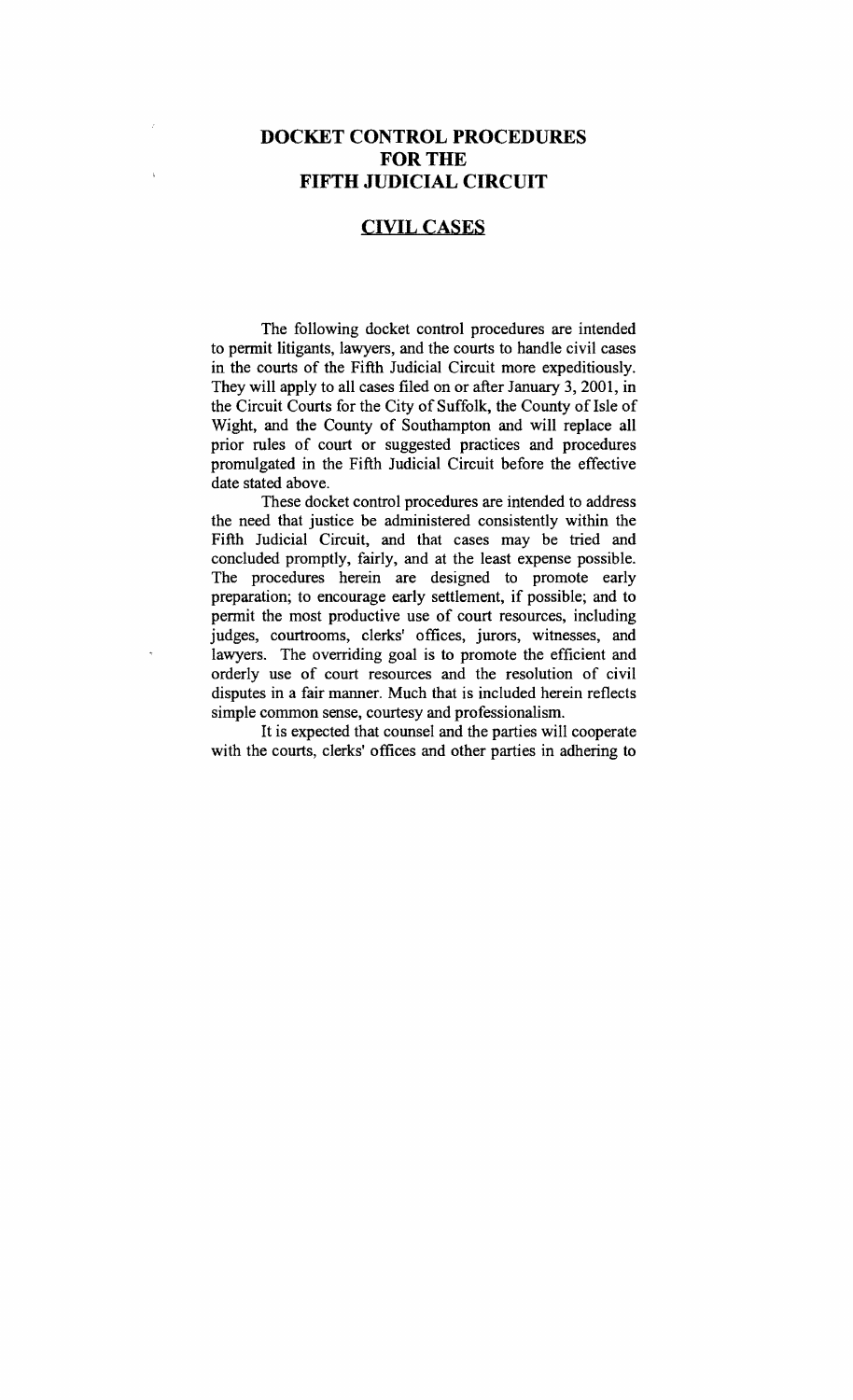these procedures. Cooperation should enable the courts to serve the public in a manner that is fair, expeditious and prompt.

š.

References to "Rules of Court" shall mean the Rules of the Supreme Court of Virginia. References to "Uniform Pretrial Scheduling Order" shall mean the Uniform Pretrial Scheduling Order set forth in Rule  $1:18(B)$ (Form 3) of the Rules of Court.

It is the responsibility of the parties to determine if these procedures contain changes or amendments from the Suggested Practices and Procedures For Civil Cases in effect prior to January 3, 2001.

## **SCHEDULING MOTIONS AND TRIALS**

#### **A. Motions and Other Pretrial Hearings.**

**1. Motion Days.** Motions and other pretrial hearings will be heard in the Fifth Circuit on the following days:

SUFFOLK: Every Tuesday at 9:30 A.M. ISLE OF WIGHT: No regularly scheduled day. See Suffolk. SOUTHAMPTON: First Tuesday of each month at 9:30 A.M.

**2. Scheduling.** Pursuant to Rule 4: 15(a)(2), all hearings will be scheduled through the court offices in Suffolk. In addition, Southampton hearings may be scheduled through the court offices in Southampton County. The addresses and telephone numbers of the court offices are as follows: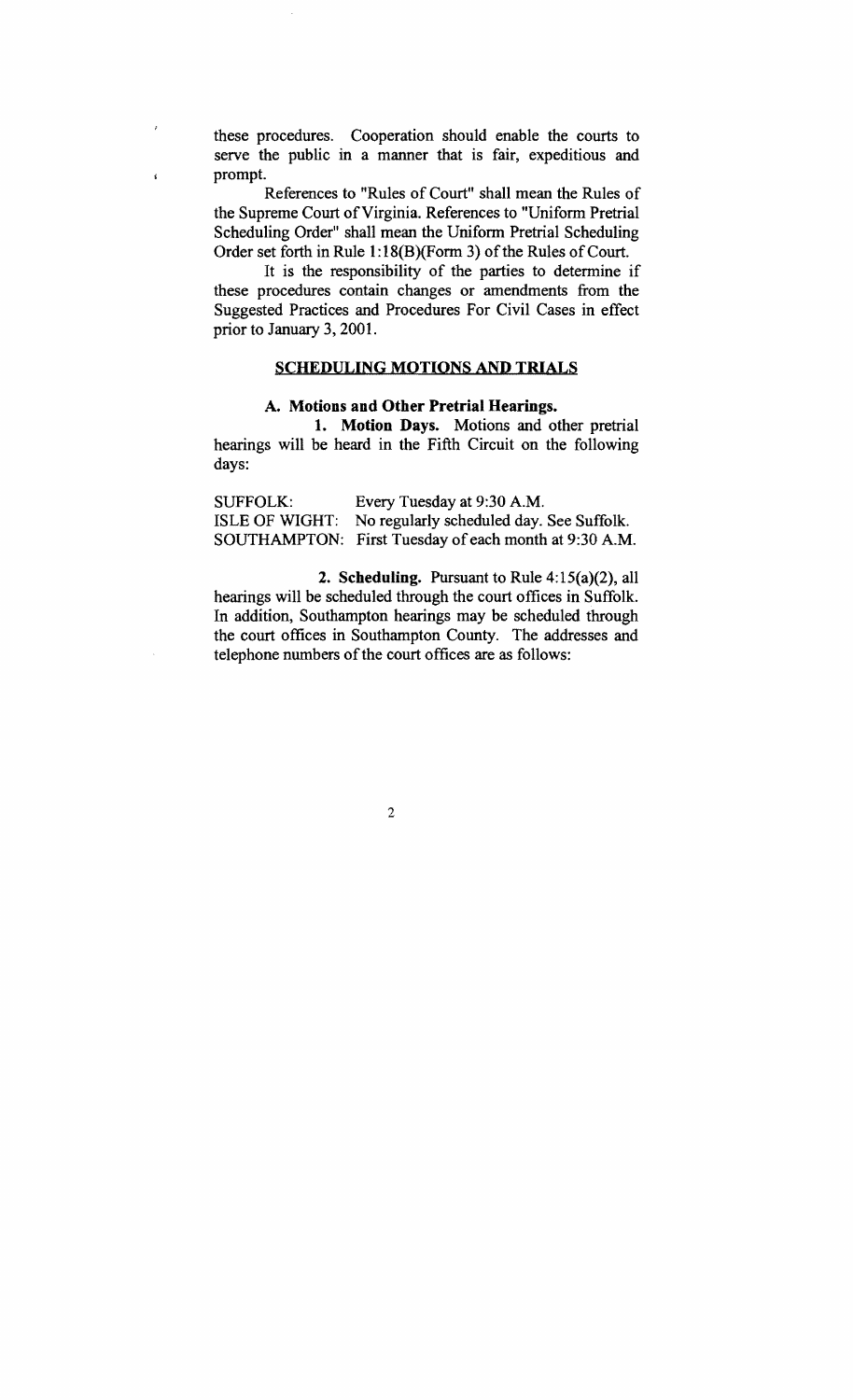**SUFFOLK** Attention: Nancy Walliser P.O. Box 1814 Suffolk, VA 23439-1814 Telephone (757) 923-2271 757-514-4800

SOUTHAMPTON Attention: Patricia Phelps P.O. Box 190 Courtland, VA 23837-0190 Telephone (757) 653-9176

It will be assumed that an attorney scheduling a hearing will have obtained available dates from all other attorneys known to be representing parties in the matter.

 $\bar{\mathbf{x}}$ 

3. Notices. Where notices are required, all notices shall be returnable to the appropriate Clerk of Court at the following addresses, which are also the addresses of the respective courts:

SUFFOLK Henry C. Murden, Clerk W. Randolph Carter, Jr., Clerk Circuit Court for the City of Suffolk 150 North Main Street P.O. Box 1604 Suffolk, VA 23439-1604 The Maximum of the data and a starting a starting that an attorney scheduling a hearing<br>the dates from all other attorneys arties in the matter.<br>Where notices are required, all to the appropriate Clerk of Court at<br>which ar

ISLE OF WIGHT William E. Laine, Jr., Clerk Sharon N. Jones, Clerk Circuit Court for Isle of Wight County 17122 Monument Circle P.O. Box 110 Isle ofWight, VA 23397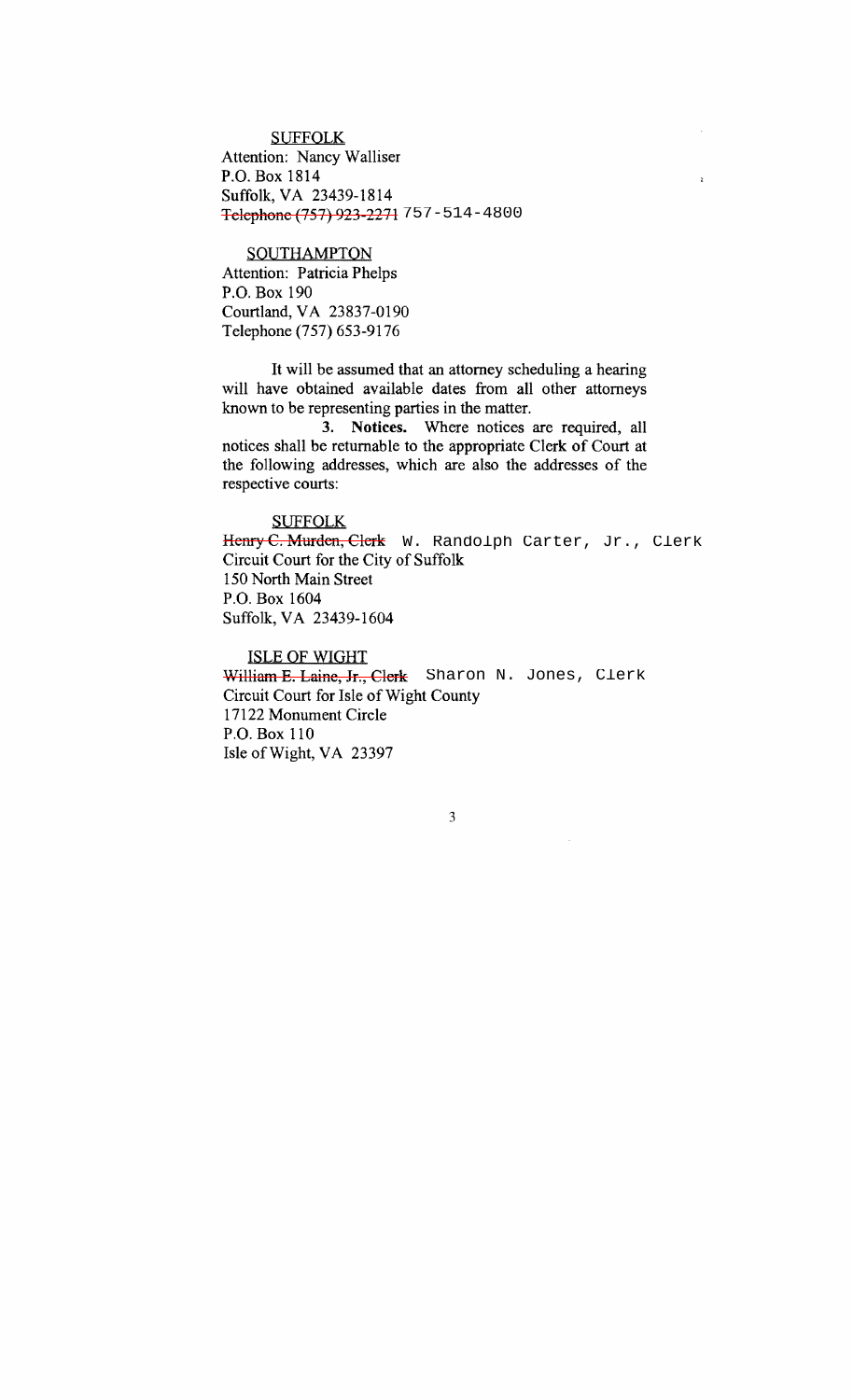SOUTHAMPTON Wayne M. Cosby, Clerk Circuit Court for Southampton County 22350 Main Street P.O. Box 190 Courtland, VA 23837 Richard L. Francis, Clerk

All notices shall specify the address of the location of the proceeding.

**4. Family Matters.** Family matters, including custody, support and property division, may be scheduled on motion days. Hearings expected to take more than one hour are usually scheduled for afternoons, and where more than two hours are expected to be required (i.e., lengthy custody or property division hearings), such matters must be specifically scheduled through the Suffolk office.

#### **B. Trials.**

**1. Term Days.** All trials will be scheduled directly through the Suffolk office, without the necessity of appearance at a Term Day, unless specifically ordered otherwise. In the event appearance at a Term Day is required, Term Days are held as follows:

ISLE OF WIGHT: Second Monday of January, March, May, July, September and November.

SOUTHAMPTON: **Third** Monday of January, March, May, July, September and November.

SUFFOLK: **Fourth** Monday of January, March, May, July, September and November.

If the date of any Term Day falls on a legal holiday or Judicial Conference, the Term Day and docket call will be held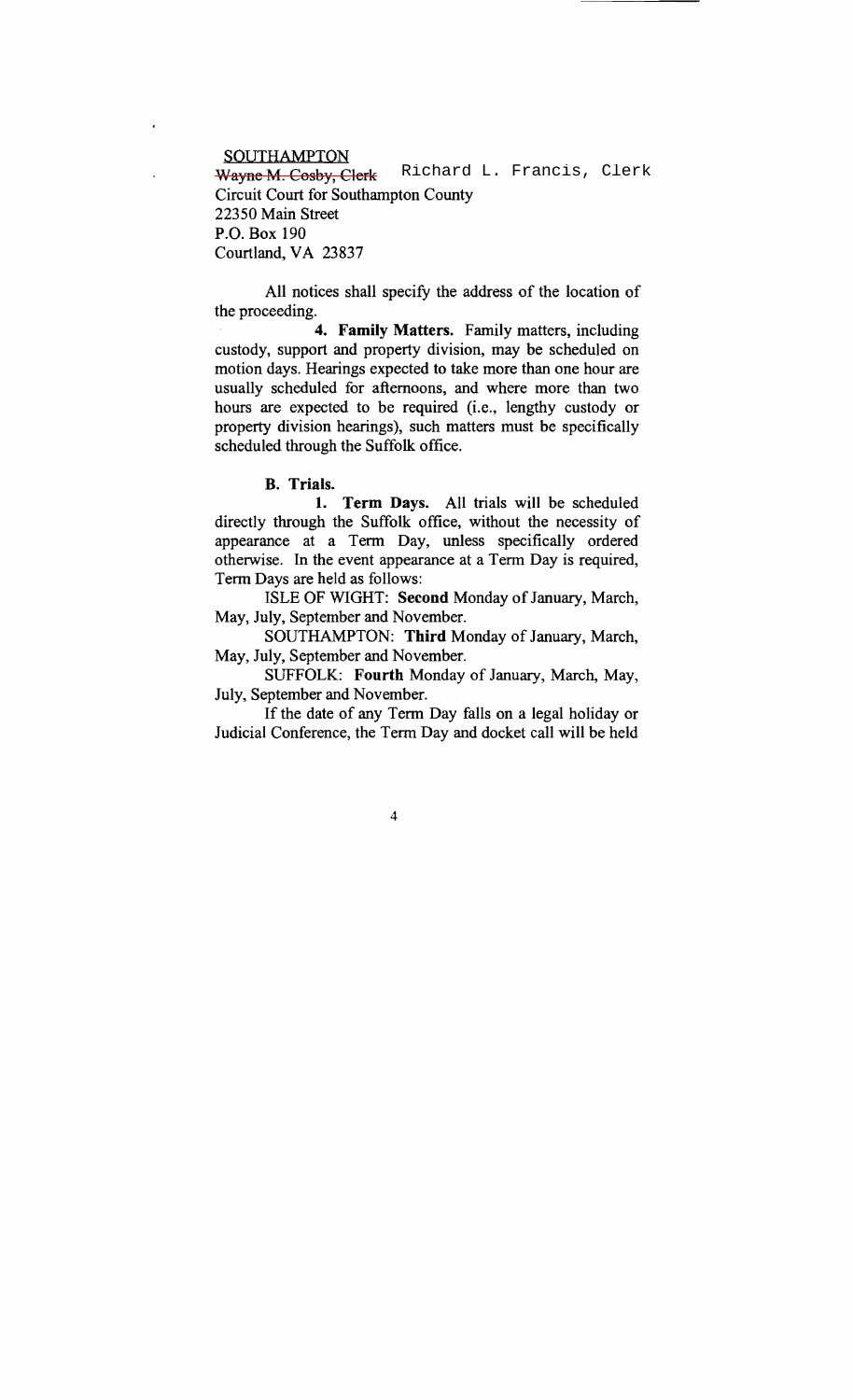on the next day immediately following the holiday or Judicial Conference.

### 2. Praecipes:

a) Trials will only be scheduled upon the filing of a praecipe in the Clerk's Office of the appropriate court, with notice to all opposing counsel. For fonn of the praecipe, see Rule 1: 15(b) of the Rules of the Supreme Court of Virginia. Praecipes shall include the complete name, mailing address and telephone number of all counsel of record and pro se parties.

b) Praecipes are not to be filed unless the action or cause is in fact mature for trial.

#### 3. Scheduling Trial Dates.

a) Pursuant to Rule  $1:20(a)$  of the Rules of Court, trial dates are set by agreement of counsel through the Suffolk office. Counsel, or parties appearing *pro se,* desiring to schedule a trial date shall do so by filing a praecipe in the Clerk's Office of the appropriate court, with notice to all opposing counsel and opposing parties appearing *pro se.* The Suffolk office will thereupon contact the attorney or party filing the praecipe and request available trial dates from all parties.

b) The requesting party, unless otherwise directed, will be responsible for obtaining available dates from all opposing counsel and parties appearing *pro se*  and advising the Suffolk office of such available dates not less than ten (10) days after being requested to do so. Available dates should cover the period of time from not less than two (2) months to not more than six (6) months from the time such dates are requested. It is expected and assumed of counsel and parties appearing *pro se* that offerings of available dates are made in good faith with a goal of setting a trial date which is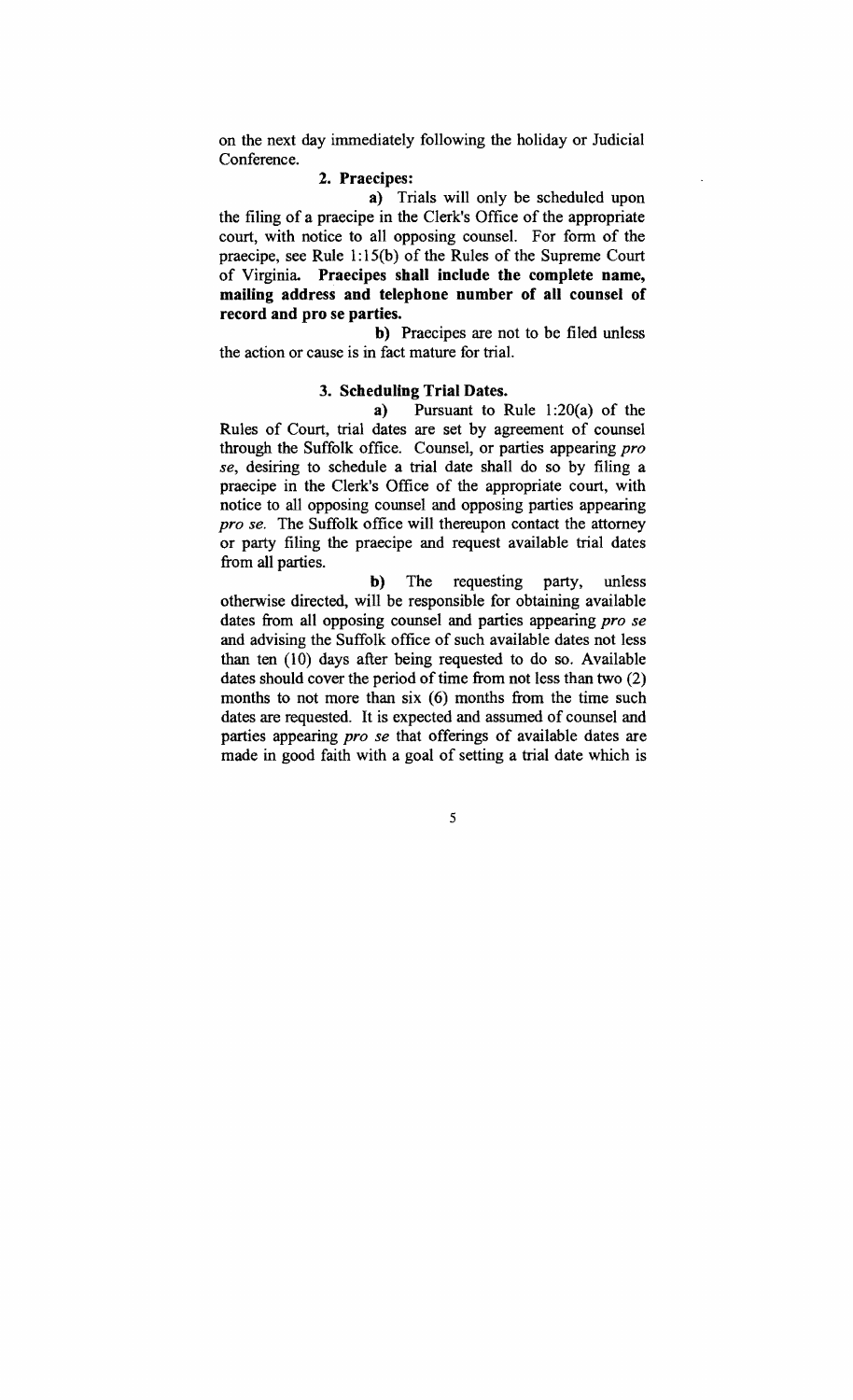not more than six (6) months after a praecipe is filed. It is the policy of this Circuit that trial dates will be not more than six (6) months after a praecipe is filed, absent good cause to do otherwise.

c) In the event the Suffolk office is not advised of available trial dates within ten (10) days after requesting the same, all parties will be convened at a pre-trial hearing called by the court in order to set a trial date.

**d)** Upon the scheduling of a trial date, the court will prepare, enter and circulate copies of a Pretrial Scheduling Order fixing the trial date, establishing discovery cut-off dates, and conforming to the Uniform Pretrial Scheduling Order.

e) Counsel and parties appearing *pro se* should notify all of their known witnesses of the trial date as promptly as possible after the trial date has been set. It is not the policy of the court to grant continuances for unavailable witnesses where witnesses were not timely notified of the trial date.

1) Trials of Juvenile and Domestic Relations District Court appeals will be scheduled in the same manner as all other civil trials.

4. **Continuances.** Cases will be tried on the date set for trial, beginning at 9:30 A.M. unless otherwise scheduled. Requests for continuances are discouraged and will not be granted except for good cause shown. Lack of preparation or causes that are not unforeseen or beyond the control of the parties or counsel will not constitute good cause for a continuance. Continuances will be granted only by the court, upon request made to the trial judge assigned to preside at the trial.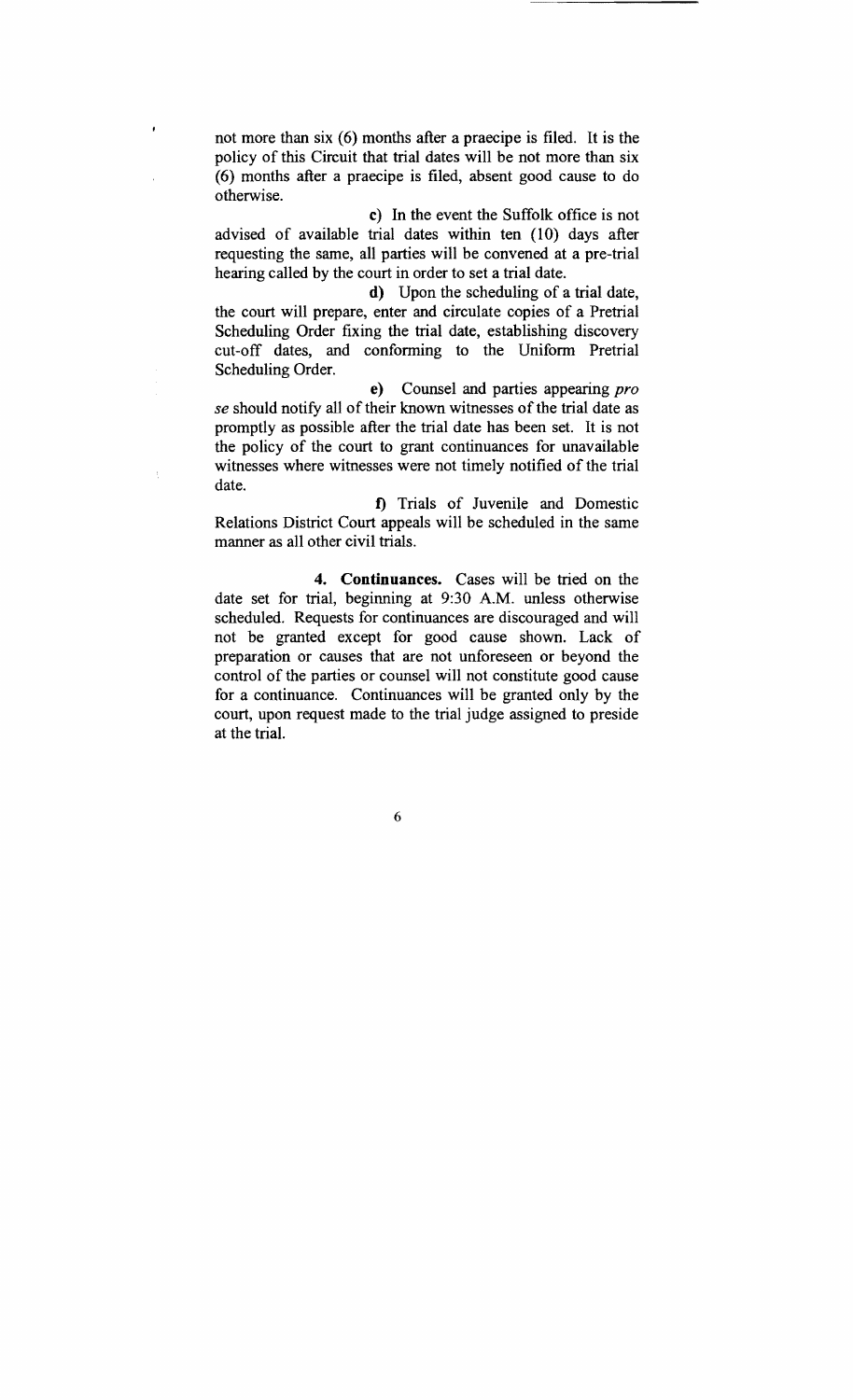5. Second and Subsequent Place Cases. Second and subsequent place cases will remain on the trial docket until the priority case or cases are either tried, settled, or continued. If the prior case or cases are tried, second and subsequent place cases will be rescheduled by the Suffolk office without the need for a praecipe. In the event the priority trial is settled or continued within seven days prior to the trial date, and counsel for the second or subsequent place case are unable to try that case, then the second or subsequent place case will be rescheduled by the Suffolk office without a need for a praecipe. Counsel should be prepared to try second or subsequent place cases where the priority cases are settled or continued more than seven days prior to the trial date.

 $\blacksquare$ 

#### PRETRIAL PROCEDURES

A. Case Assignments. Cases which have novel points of law or which, in the opinion of counsel, are complicated and complex, should be brought to the attention of the court by counsel as soon as possible. These cases, once identified, will be assigned to a specific trial judge, who will follow the case until its conclusion, and will hear all motions and make all rulings pertaining to the case.

B. Pretrial Conferences. Pretrial conferences are encouraged in all cases where appropriate, and particularly in the event of complex cases. See Rule 1:19 and Rule 4:13 of the Rules of Court.

C. Discovery.

1. All discovery should be completed not less than 30 days before trial. Discovery should be handled between the attorneys and should not involve the court or the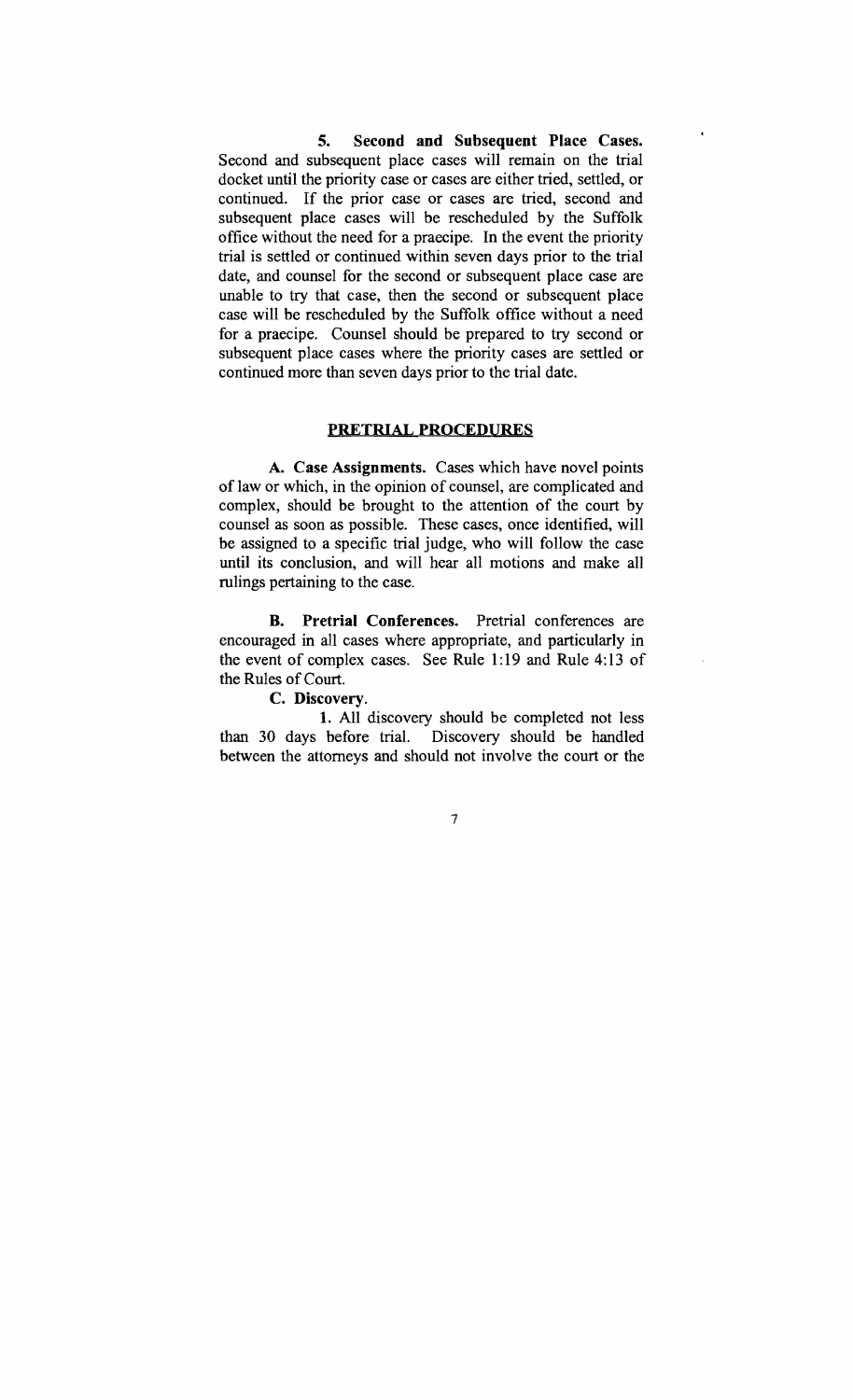clerks' offices. It is not necessary to file with the court interrogatories or answers thereto, requests for admission or answers thereto, depositions or certificates of the filing of depositions.

2. If there is a discovery dispute that cannot be resolved, a hearing may be scheduled before the judge assigned to the case. Telephone conference calls are encouraged to be scheduled by the Suffolk office. At such hearing, counsel will provide the court with a copy of the discovery material which is the subject of the dispute. See Rule  $4:12(a)(4)$  of the Rules of Court regarding mandatory awards of expenses and attorney's fees in discovery disputes.

D. Pretrial Orders. If a case is set for trial, counsel are encouraged, and in some instances may be required by the court, to present orders which may deal with any other matters which will assist the court and counsel in the fair and efficient trial of the case, and which have not been provided for in the Pretrial Scheduling Order prepared by the court.

E. Hearings on Motions and Other Pretrial Matters. Hearings on motions or other pretrial matters are generally governed by Rule 4: 15 of the Rules of Court and the Pretrial Scheduling Order.

1. Scheduling Arguments. The party filing a motion, demurrer, etc., is responsible for scheduling a hearing with the judge assigned to try the case, after obtaining dates from opposing counsel. Counsel will provide an estimate of the time required for the hearing. To avoid last-minute arguments which may interfere with trial preparation, demurrers, special pleas and objections to venue, motions for summary judgment and any motions which could dispose of all or a part of the case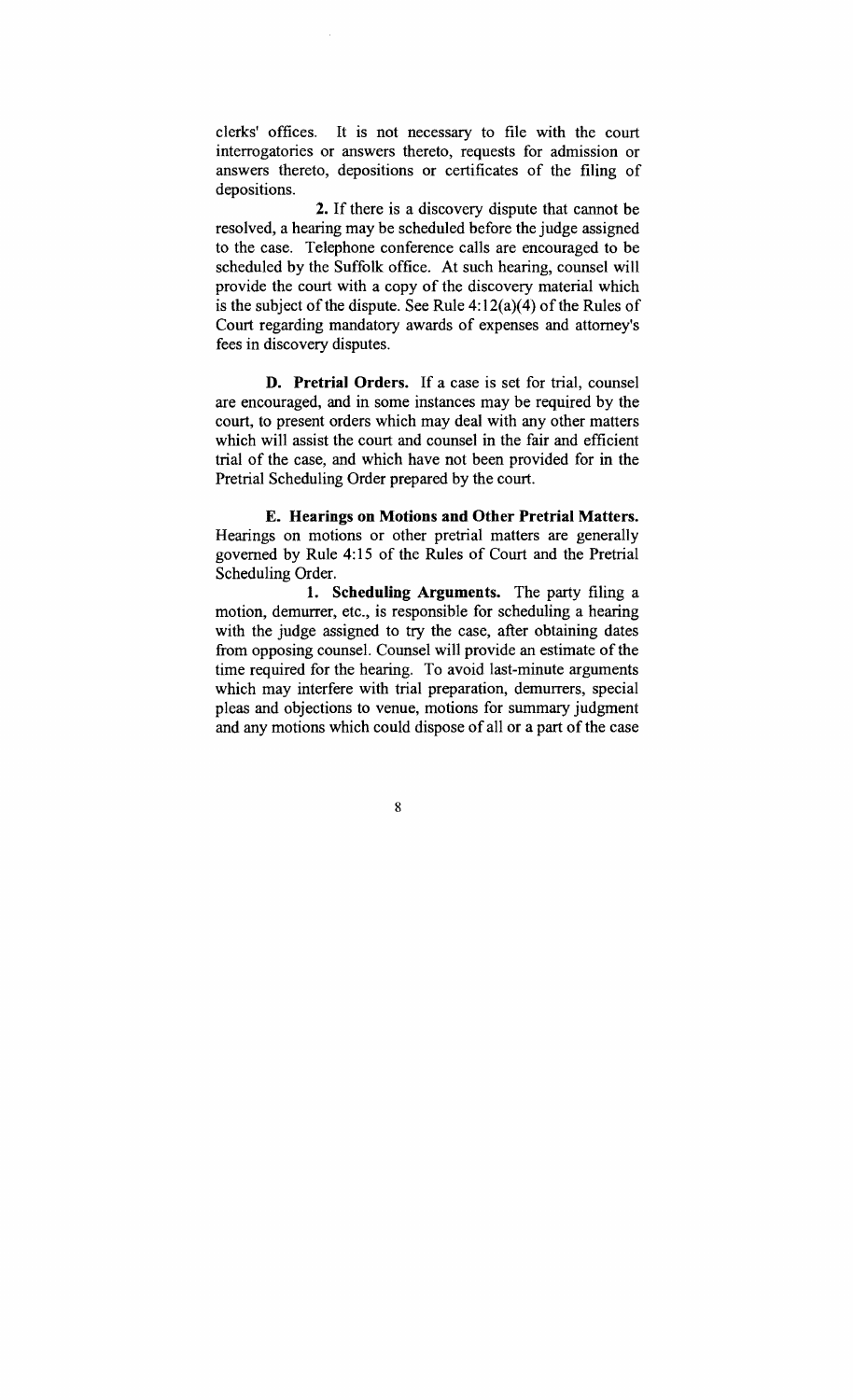should be made and argued not later than two weeks before trial.

2. Case File. Counsel for the moving party will be responsible for bringing the case file to the hearing and returning the file to the appropriate clerk's office.

3. Briefs and Memoranda. Briefs and memoranda in support of a party's position regarding matters to be heard are helpful only if received by the court from all parties in sufficient time to be reviewed prior to the presentation of evidence and/or argument of counsel. A late filing may not be considered. Absent leave of court, a brief in support of a motion shall be delivered to the court and opposing counsel not later than fourteen (14) days before any hearing. Any response should be delivered to the court and to opposing counsel not later than seven (7) days before the hearing. See Rule  $4:15(c)$  of the Rules of Court.

### TRIAL PROCEDURES

A. Motions *in Limine.* Absent leave of court, motions *in limine* requiring argument exceeding five (5) minutes shall be heard prior to the day of the trial, in order to avoid imposition on jurors and witnesses. Generally, motions *in limine* based on relevance cannot be ruled upon prior to trial and are discouraged. See Rule 1:18(B), Form 3(vii) of the Rules of Court and the Pretrial Scheduling Order.

### B. Witnesses.

1. In order to best assure the availability of witnesses for trial, all witnesses, especially expert witnesses, should wherever possible be notified of the trial date as soon as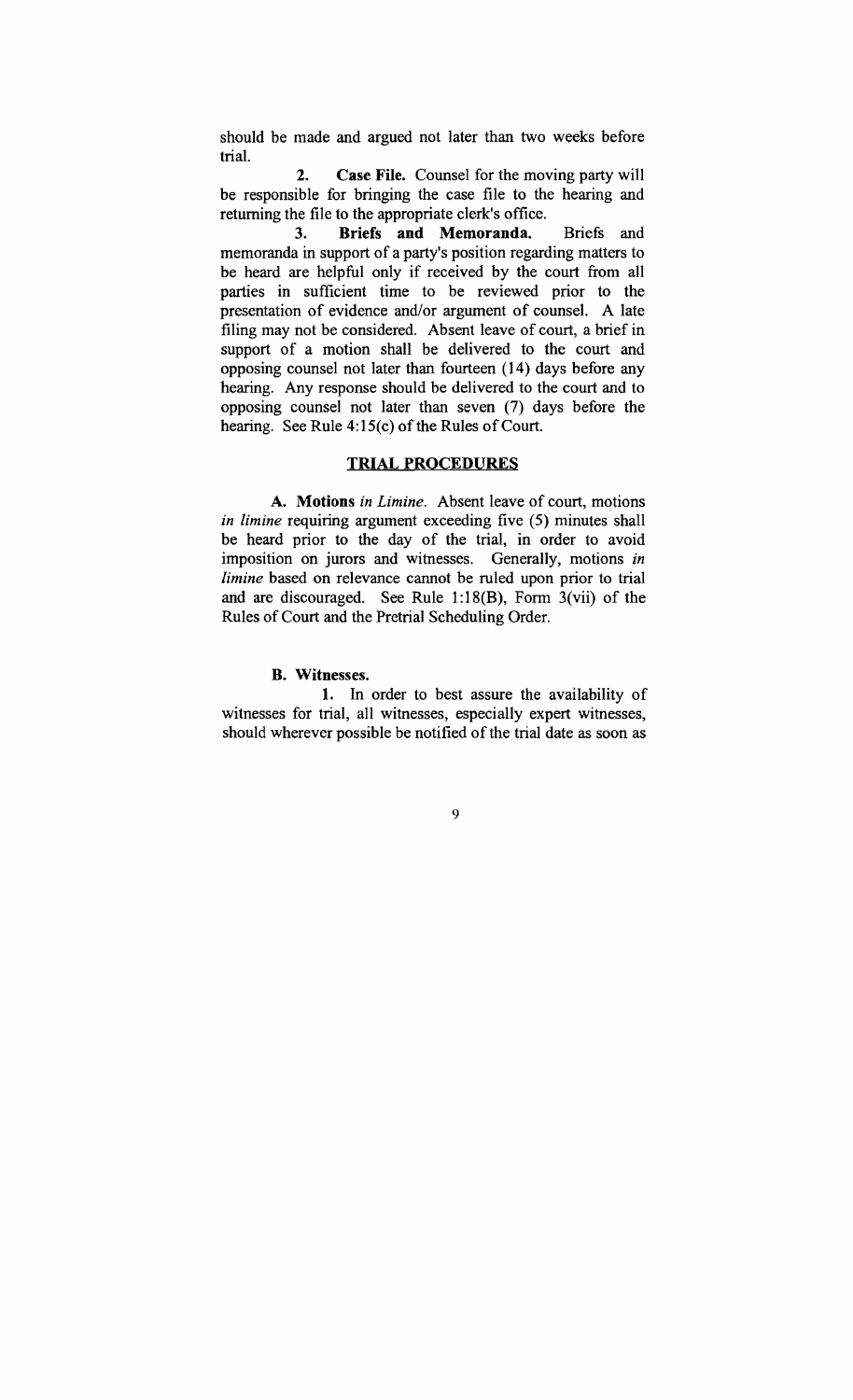it has been set or as soon thereafter as the witness has been identified.

2. Early issuance of witness subpoenas is encouraged. In every case, witness subpoenas should be requested by counsel in sufficient time to assure that subpoenas will be served not less than ten (10) days prior to trial. Expert witness subpoenas should be served not less than thirty (30) days prior to trial.

3. Witness lists shall be exchanged pursuant to the Pretrial Scheduling Order.

C. Jury Instructions. Counsel for all parties, unless compliance is waived by the court, shall not less than two (2) business days before trial, exchange proposed jury instructions, noting thereon the authority or authorities relied upon. This will not preclude the offering of additional instructions at trial. See the Pretrial Scheduling Order.

D. Exhibit and Witness Lists. Counsel shall exchange lists of exhibits and witnesses fifteen (15) days prior to trial, with copies of the lists to be filed with the clerk. See the Pretrial Scheduling Order.

#### COMMISSIONERS IN CHANCERY

A. Order of Reference. Except as provided herein for divorce cases, cases requiring a Commissioner in Chancery will be referred to a Commissioner in Chancery only by an order of reference.

B. Compensation. Except as agreed by counsel for the parties and the Commissioner in Chancery, compensation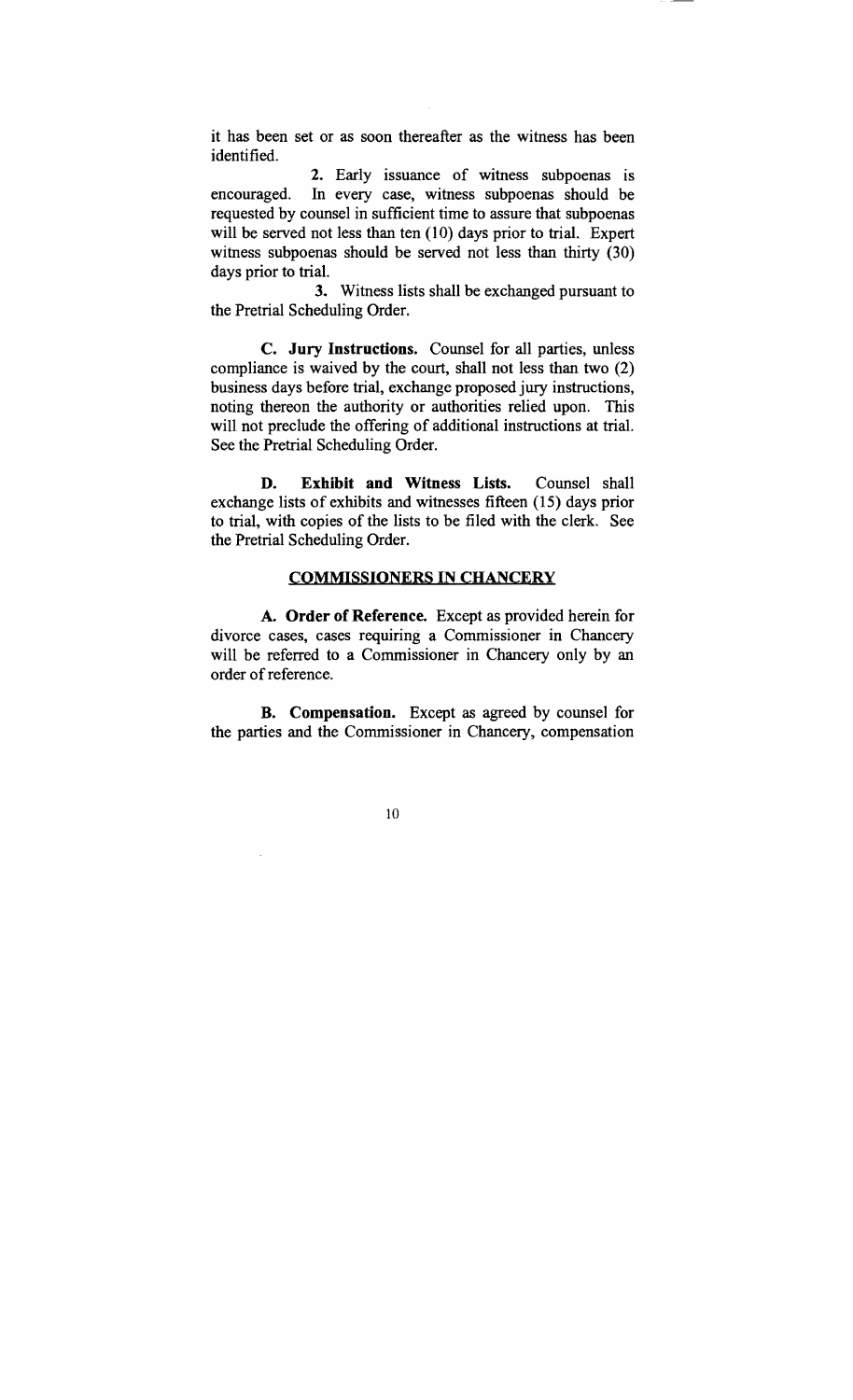of a Commissioner in Chancery shall be detennined by the court.

### C. Divorce Cases.

1. In divorce proceedings, depositions must be taken before a Commissioner in Chancery of this court, unless the court orders otherwise. An order of reference is not required unless the case involves contested issues concerning equitable distribution. The court will, on motion of either party, hear issues of child custody, *ore tenus,* without reference to a Commissioner in Chancery. The parties, *pro se* or by counsel, may select any Commissioner in Chancery in the Fifth Judicial Circuit, except that, in cases involving equitable distribution, the court will appoint the commissioner

2. In all cases involving equitable distribution, counsel shall have pretrial orders entered by the court, limiting the issues where possible and scheduling pretrial matters. In complex cases of equitable distribution, counsel are encouraged to conduct Rule 4: 13 pretrial conferences.

3. In cases where there is a request for the court to make an award of equitable distribution, the following language should be included in the decree of reference:

The Commissioner shall determine:

1) What property of the parties is separate and what is marital, what is part is separate and what is part marital, and the values of said property;

2) If such property is titled, in whose name is the property titled or, if not titled, who has possession of said property;

3) How and when such property was acquired;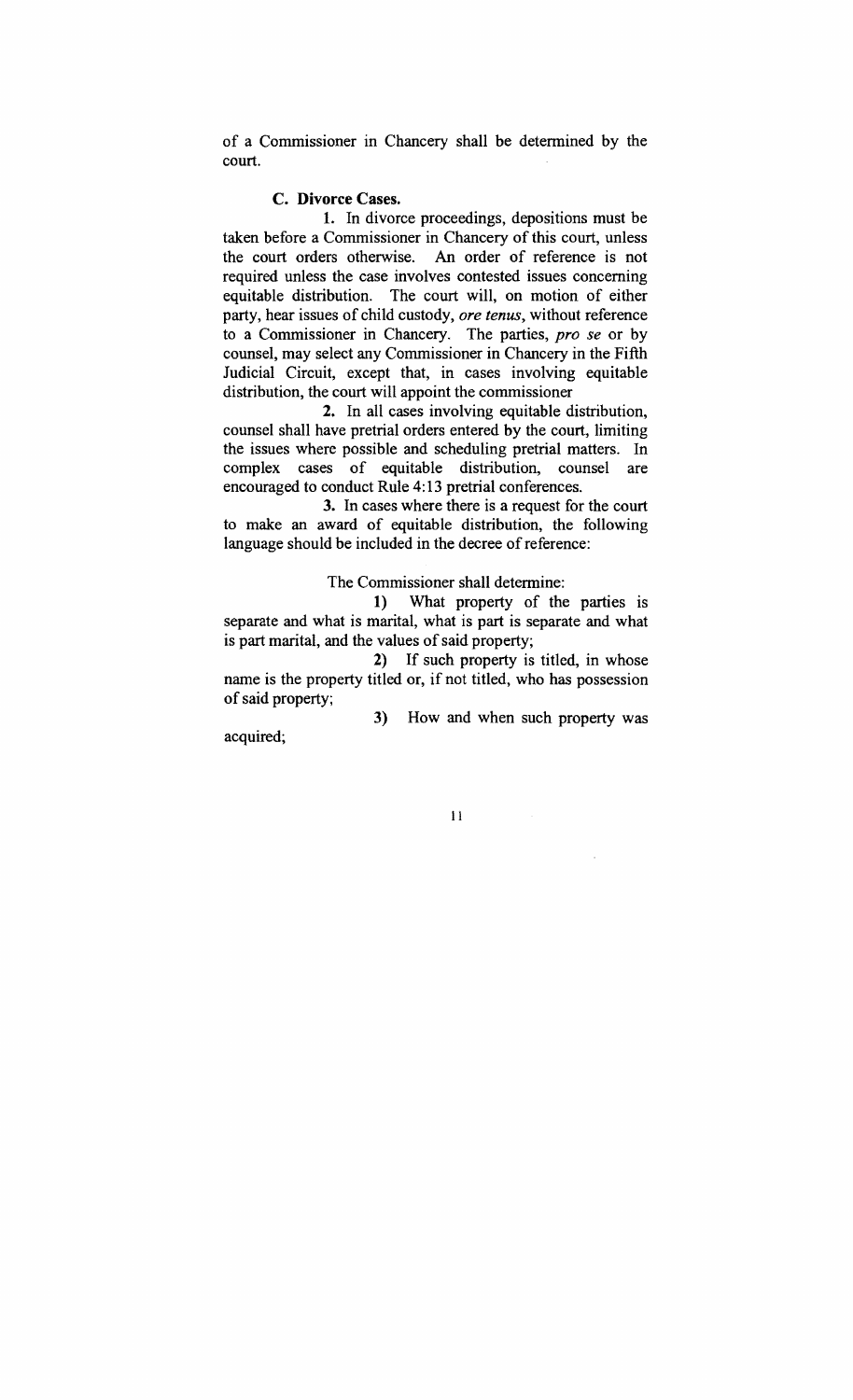4) The commissioner is to consider and report on the factors listed in Section 20-107.3(E). In addition thereto, the commissioner shall detennine the marital share of any pension, profit-sharing, deferred compensation or retirement benefits, whether vested or non-vested, which constitutes marital property.

D. Duties of Commissioner in Chancery. The duties of the Commissioner in Chancery in every case are:

1) To preside at any deposition hearing;

2) To swear the witnesses;

3) To receive testimony and exhibits;

4) To rule on objections (evidence should be proffered for the record);

5) Certify that all parties are properly before the court and certify what type of service was obtained;

6) Certify Unifonn Custody Act compliance, where applicable.

7) To file a report within 90 days from the date of the entry of the decree or order of reference, except in cases of equitable distribution, wherein the report shall be filed within 60 days from the final evidentiary hearing.

### CONDEMNATION CASES

Commissioners shall be appointed and summoned pursuant to §25-46.20 of the Code of Virginia not less than 21 days prior to trial. Counsel for each party will be responsible for knowledge of any conflicts of interest on the part of commissioners suggested to the court by reason of relationships with parties, in order to avoid the necessity to continue cases due to lack of sufficient commissioners free of conflicts of interest.